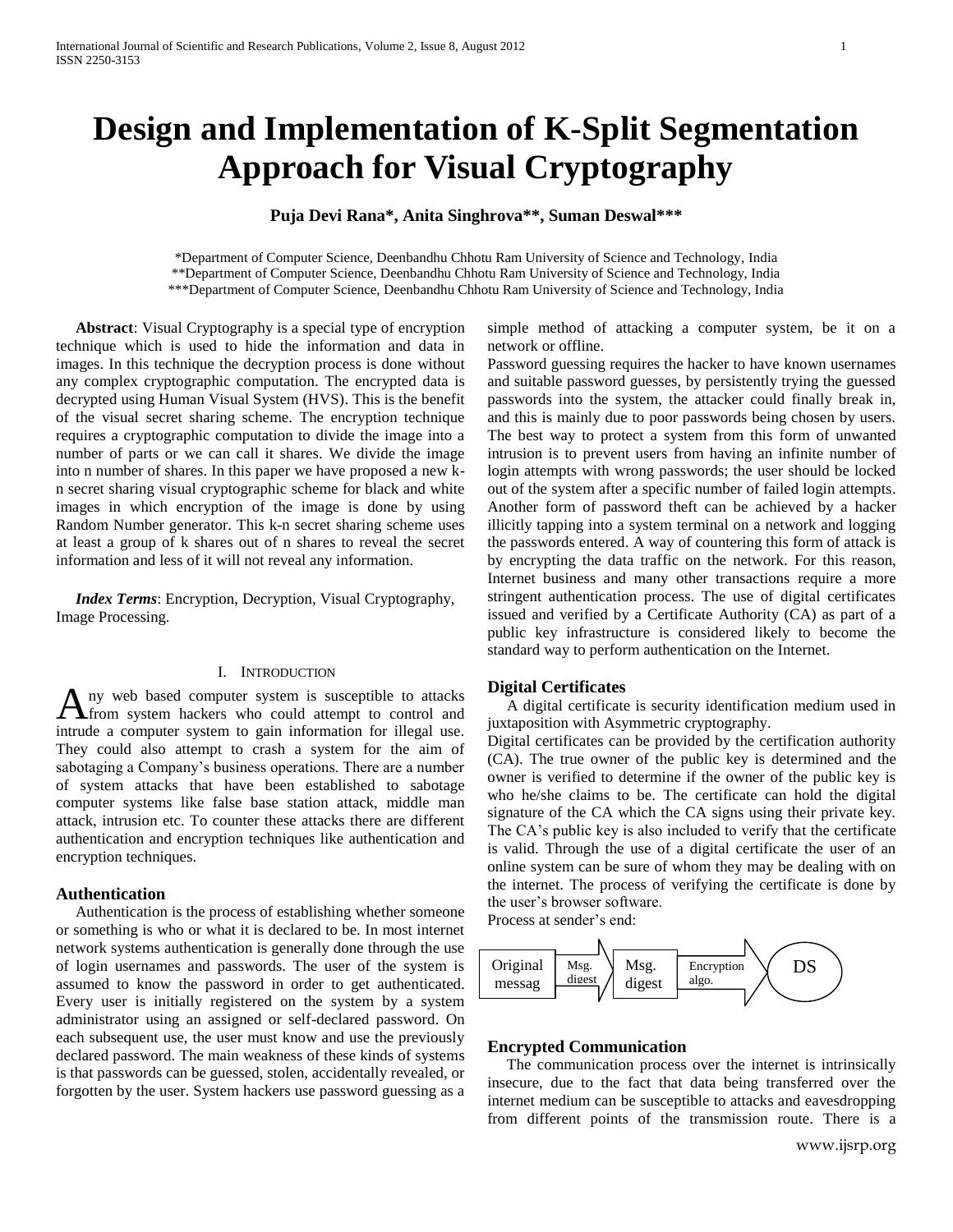essential need that online system"s which deal with confidential and sensitive data, such as an online voting system, have to provide a means in which data communication between the client to the server is encrypted, there by making the data being transmitted unusable to a would be system attacker. There are a number of cryptographic algorithms which can be used to encrypt data; algorithms like RSA, DES, and Blowfish can all be used at some point of an online system to make to it secure.

These algorithms are going to be discussed, but the main encryption processing techniques which are behind these algorithms are the Symmetric key cryptography and the Asymmetric key cryptography.

### **Symmetric Key Cryptography**

 This form of encryption is also known as the secret key cryptography. Symmetric key cryptography makes use of the same private key while performing an encrypted communication between two users. The same secret key is used for the encryption and decryption of data being transmitted between the two or more users. This form of cryptography makes use of stream ciphers and block ciphers for encrypting plain text. A stream cipher is an encryption method that is used to encrypt plain text or digits one character at a time while block ciphers encrypts blocks of data. Symmetric Key cryptography example is the Data Encryption Standard (DES) algorithm.



# **Block Ciphers**

 A block cipher is an encryption method which encrypts large blocks of text; the block cipher regards the input stream for encryption as blocks of fixed sized bytes which can be up to 128 bits long. The block cipher can encrypt a 128 bit plaintext and generate a 128 bit cipher text as the output result. The block cipher also has a reverse mechanism, which is in form of a decryption function that converts the 128 bit cipher text and decrypts it back to the 128 bit plaintext. In order for a block cipher to encrypt data, the function would need a secret key which comes as a string of bits normally 128 to 256 bits long.





#### **Asymmetric Key Cryptography**

 This form of encryption makes use of one public key which is available to all users and a private key which is known only by the message recipient. The public key can be exchanged between users who can use it to encrypt data being transmitted to another user, the private key which should be kept secret, is used to decrypt the encrypted data to produce the original unencrypted data. This form of key cryptography is used by the Rivest, Shamir, and Adleman (RSA) encryption algorithm.



# II. LITERATURE SURVEY

 Alfre Jo De Santk et.al [1] proposed visual cryptography schemes in which two pixels combine in various arbitrary ways and then analyze the pixel expansion. In this scheme each share has some information of the secret image but only the required n number of shares will reconstruct the image. The combination of shares can be done by using any Boolean function like "OR" "XOR" etc. Chin-Chen Chang et.al [2] has proposed an effective and generalized scheme of hiding a color image. This scheme uses a color index table to hide and recover the image. In recovering a secret image, very small memory space and simple computations are required. Chin-Chen Chang et.al [3] has proposed colored visual cryptography schemes based on modified visual cryptography. This uses very few additional computations to hide a colored secret image into some shares. Size of the shares and the implementation complexity in this scheme depends on the number of colors appearing in the secret image. More efficient way is to hide a gray image (256-colors) in different shares. The size of the shares is fixed and does not vary with the number of colors appearing in the secret image. The newly proposed scheme has the advantage of low computation and it also avoids the drawbacks of the previous approach, it is very much suitable for today"s requirement of low power. Stelvio Cimato et.al [4] has proposed another visual cryptography scheme that allows the encoding of a secret image into *n* shares which are distributed to the participants, such that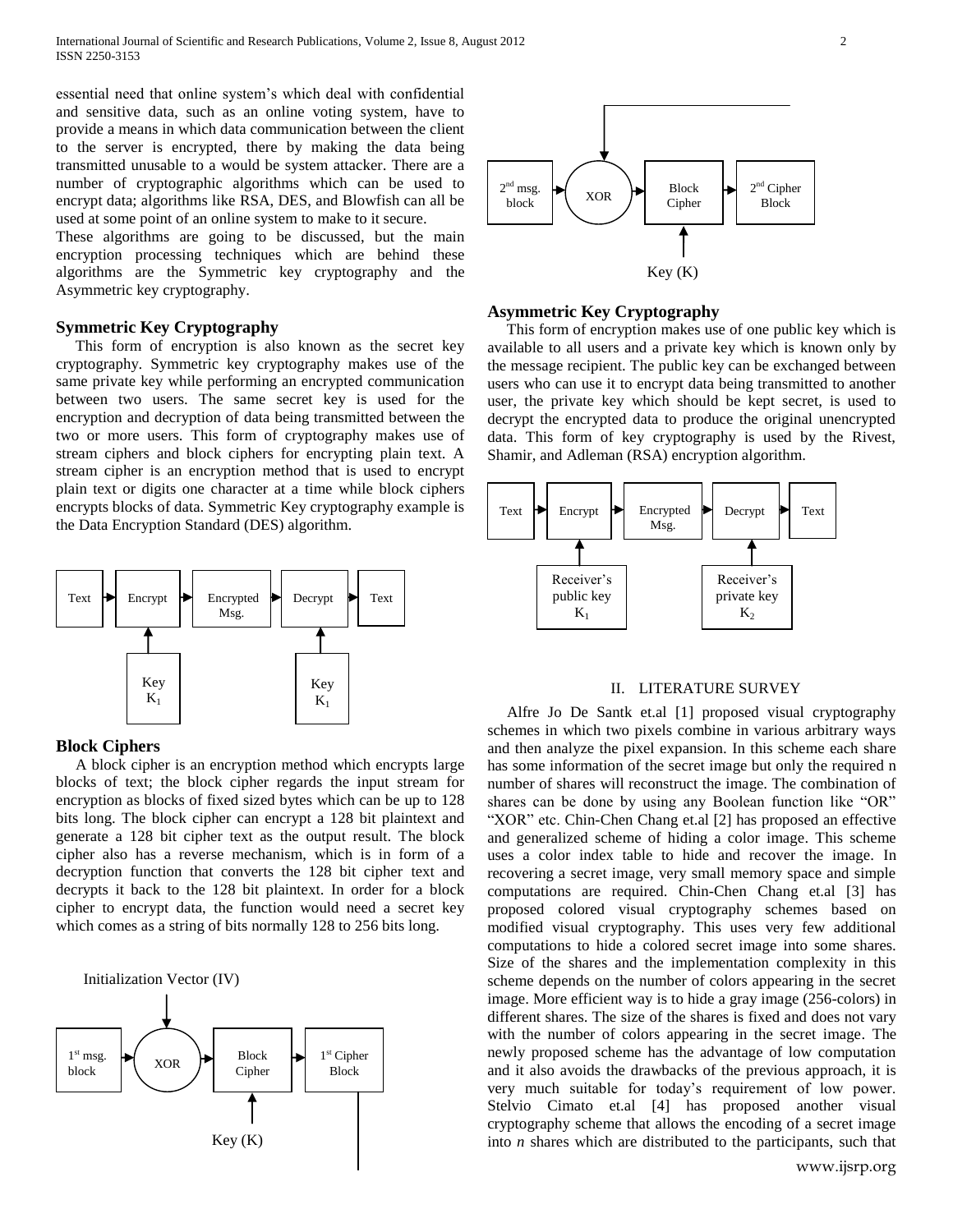only qualified subsets of participants can "visually" recover the secret image. In colored threshold visual cryptography schemes the secret image contains pixels from a given set of c colors. This paper shows the c-color (k, n)-threshold visual cryptography schemes. Zhi Zhori and Gonzalo et.al [5] has proposed a scheme in which the secret image, SI is encoded into n shares of random patterns. This scheme decodes the secret image by superimposing the required number of shares onto transparencies, but no secret information can be obtained from the superposition of a forbidden subset. This scheme is mathematically secure. Wei-Qi Yan, Duo Jin [6] proposed the applications of Visual Cryptography on print and scan images**.** There are many difficulties in printing or scanning the secret image shares. The main reason for this is the difficulty of use in practice. The shares are printed onto transparencies and then needs to superimpose them. But it is not very easy to do precise superposition due to the fine resolution and the printing noise. There must be some criteria to find the alignment of all the shares in order to avoid any difficulty in superimposition. This paper uses Walsh transform to embed marks in all the shares to find the alignment position of these shares. Experimental results shows that it is very useful in print and scan applications. Chih-Ming Hu and Wen-Guey Tzeng [7] proposed the method of detection the cheating prevention in visual cryptography**.** In this paper various cheating problems in the area of visual cryptography are discussed. This paper presented three cheating methods and applied them on extended VC schemes and improved one cheat-preventing scheme. This paper proposed a generic method that converts one VCS to another VCS that has the property of cheating prevention. The overhead of the conversion is near optimal in both the cases contrast digression and pixel expansion. It only added two sub pixels for each pixel in the secret image and the contrast is reduced only slightly. Zhi Zhou, et.al [8] has proposed Halftone Visual Cryptography scheme. Visual cryptography encrypts the secret image into random shares of binary patterns. The shares are xeroxed onto transparencies and the secret image can be revealed by superimposing the qualified sets of transparencies. But no information can be revealed by superimposing any forbidden sets of transparencies. The binary patterns of the shares do not have any visual meaning and hinders the objective of visual cryptography. To avoid any further problem due to binary pattern of the shares, extended visual cryptography was proposed. In this paper, a technique named halftone visual cryptography is proposed to achieve visual cryptography via half toning. It is based on the blue-noise dithering principles. It utilizes the void and cluster algorithm to encode a secret binary image into halftone shares. The result shows that the visual quality of the obtained halftone shares was better than that attained by any available visual cryptography method known to date. This new scheme can be broadly used in a number of visual secret sharing applications where high-quality visual images are required, such as watermarking, electronic cash, etc. Geum-Dal Park et.al [9**]**  has proposed a scheme on Copyright Protection Scheme with Visual Cryptography. This paper proposes a new efficient and secure copyright protection scheme. The proposed scheme uses a simple codebook for generating a watermark image. It does not need to expand the watermark image. Experimental results shows that the proposed method can verify the ownership of the

copyright and is also robust to resistant the variety of attacks. Debasish Jena1 et.al [10] has proposed a method of Data hiding in halftone images using conjugate ordered dithering (DHCOD) algorithm. This algorithm is a modified version of Data hiding in halftone images using conjugate error Diffusion technique (DHCED). This scheme generates the shares using basic visual cryptography model and then embed these shares into a cover image using a DHCOD technique, so that the shares will be more

#### III PROPOSED WORK

secure and meaningful.

 Visual cryptography is a cryptographic technique which uses visual information like Image, text, etc. and encrypts them in such a way so that the decryption can be done by combination of the image shares. As we all know image is a multimedia component which is sensed by human and its smallest element is pixel. For example if we take an image of 32 bit then each pixel of the image contains 32 bits, which is divided mainly into four parts, namely Alpha, Red, Green and Blue; each containing 8 bits. The Alpha part represents the degree of transparency. The image is fully transparent if all bits of Alpha part are "0".

 In this paper we have proposed an algorithm which divides the digital image into n number of shares out of which minimum k number of shares can reconstruct the image. If we take k numbers of shares to reconstruct the image then (n-k) shares are left. If in the image certain position of a pixel is 1, then in (n−k) +1 number of shares there will be a 1 in that position of the pixel. In the remaining shares there will be a 0 in that position of the pixel. The (n−k) +1 number of shares can be identified by using a random number generator.

 In the case of visual cryptography, decryption is done by human visual system in which a minimum number of shares are used to reconstruct the original image. For computer generated programs decryption can be done by using OR function. The human visual system acts as an OR function.

Input to the computer is the number of shares the image would be divided (n) and number of shares to reconstruct the image (k). All the shares are of equal height and width as the source image because they all are created from the same image. Then the bitwise OR operation is performed on the shares and the final value is stored in an array.

 First of all the encryption of the original image is done using the proposed algorithm. The image is divided into various number of shares say N. out of these N number of shares a group of some shares can reveal the image say K. These K numbers of shares are sufficient to reconstruct the image.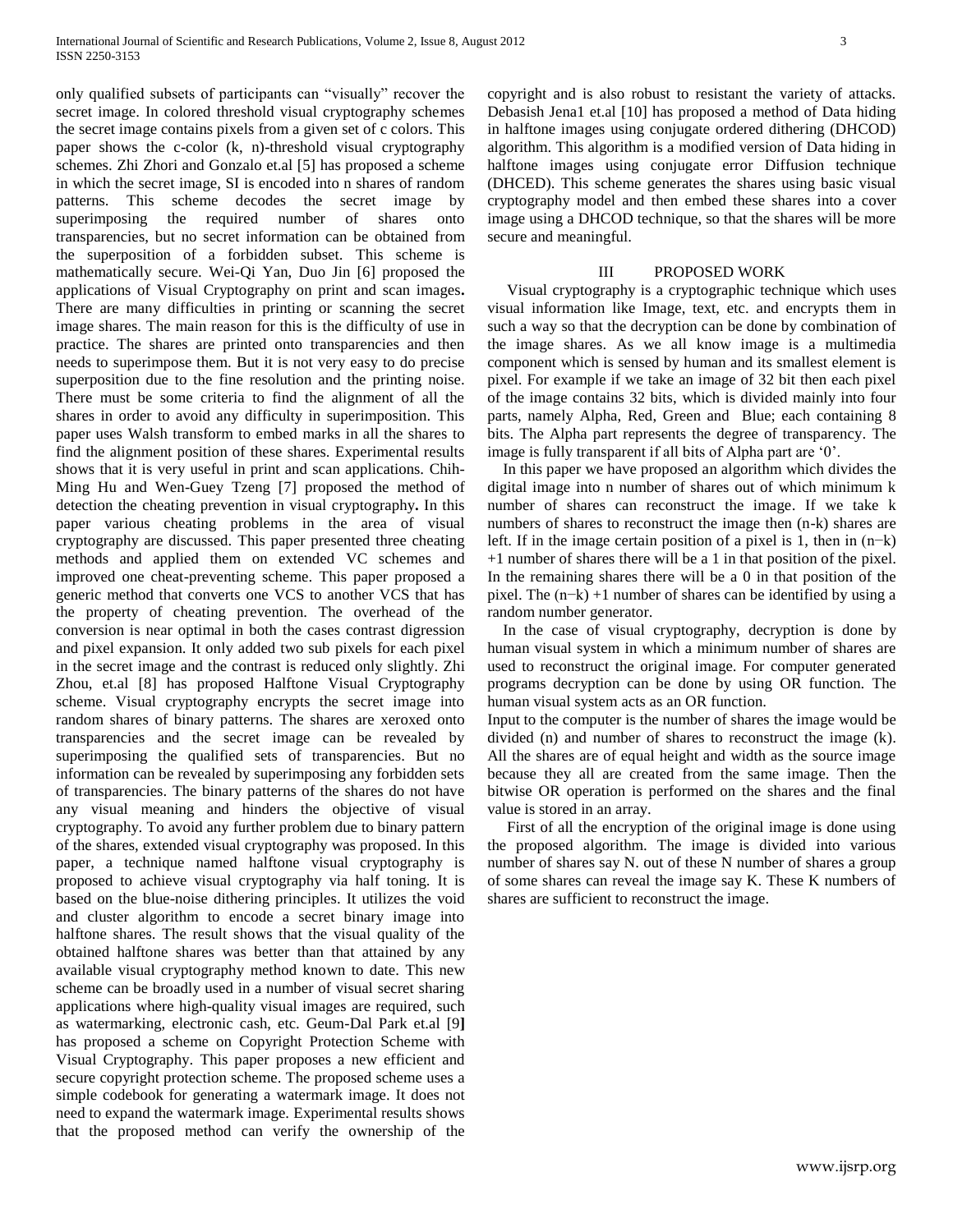International Journal of Scientific and Research Publications, Volume 2, Issue 8, August 2012 4 ISSN 2250-3153

The algorithm which is used to divide the image into N shares is as follows:

## Encryption Algorithm

- Divide the pixels of the image into N number of sub pixels or we can say divide the data sets into N sub data sets.
- Now the original data set can be constructed from any K data sets out of N data sets.
- The K-1 data sets can represent the information of the original data set.
- Write K data sets out of N data sets.
- A pixel P is split into two sub pixels in each of the two shares.
- If P is white, then a coin is tossed. Then the pixel P is encrypted as two sub pixels in each of the two shares. Every pixel is encrypted using a new coin toss.
- If pixel P is black, then we get both sub pixels black when we superimpose the two shares;
- If P is white, then we get one sub pixel black and one sub pixel white when we superimpose the two shares.
- Thus, we can say that the reconstructed pixel has a grey level of 1 if P is black and a grey level of 1/2 if P is white. There will be a loss of 50% contrast in the reconstructed image, but it will be still visible.

The decryption algorithm decrypts the shares into the original image. The decryption algorithm is as follows:

# Decryption Algorithm

- 1. Read the Encrypted Image called Img
- 2. read the image Pixel by pixel called  $Px(i,j)$  is the current pixel
- 3. Decompose the pixels in n sub block relative to the Encryption algorithm.
- 4. Perform the Decoding on each sub block
- 5. Marge the sub blocks Extract 8 valid bits
- 6. Reform the image from these pixels
- 7. Return the result image.





 Flow Chart of Encryption Algorithm IV CONCLUSION

In this paper we have proposed a technique of well-known k-n secret sharing on grey scale images. We use a new technique called random number generator to divide the secret image into N number of shares. This technique uses very less mathematical computation in comparison with any other visual cryptography techniques. The proposed technique checks "1" at the bit position of the pixel and divide the '1' into  $(n-k) + 1$  shares using random numbers. In most of our experimental results, each share reflects very little or even no information of the secret image which is not easily visible by human eye.